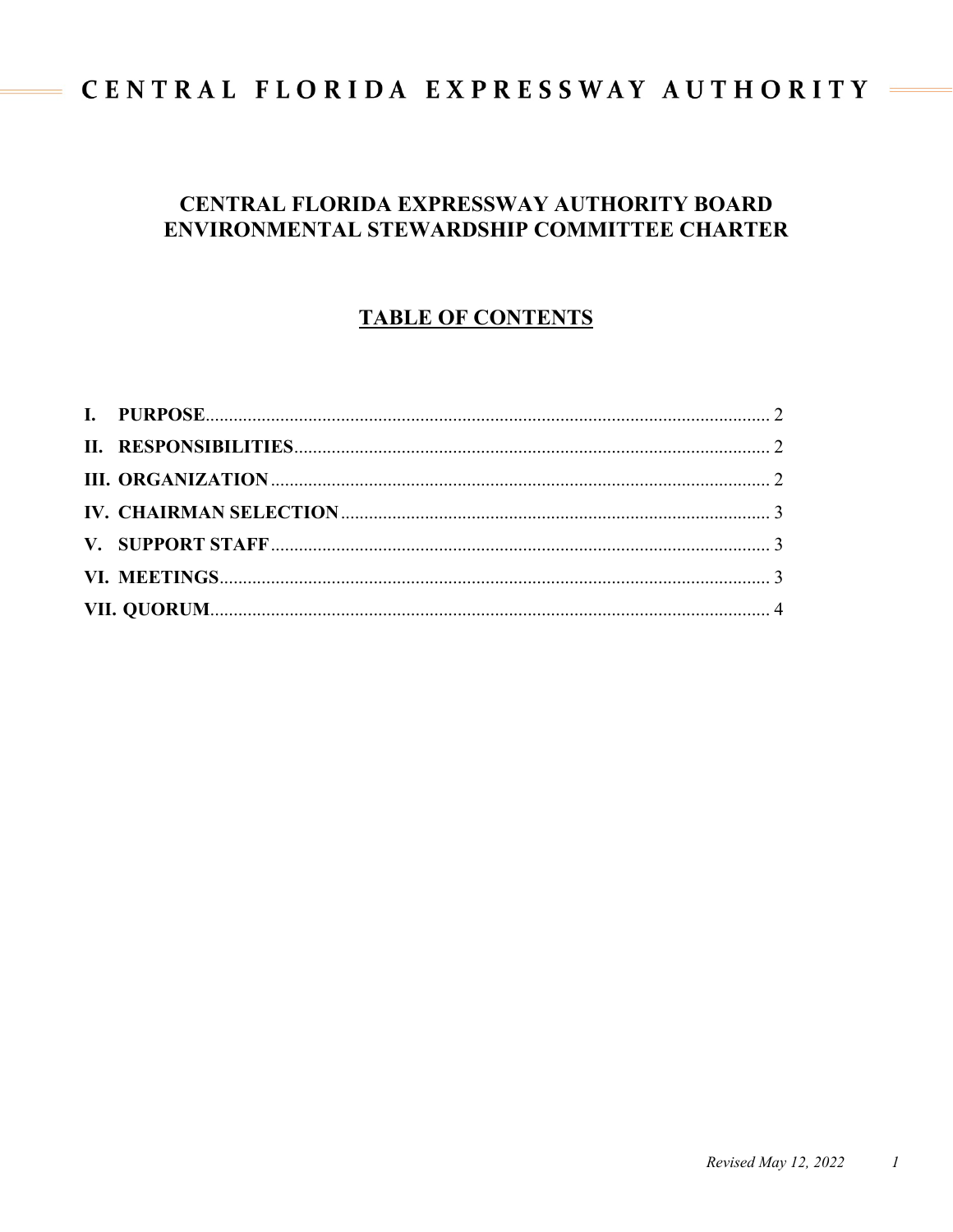## **CENTRAL FLORIDA EXPRESSWAY AUTHORITY BOARD ENVIRONMENTAL STEWARDSHIP COMMITTEE CHARTER**

#### <span id="page-1-0"></span>**I. PURPOSE**

The Environmental Stewardship Committee's primary function is to assist the CFX Board in fulfilling its responsibilities by making recommendations regarding the protection of the natural environment through conservation and sustainable practices.

#### <span id="page-1-1"></span>**II. RESPONSIBILITIES**

The Environmental Stewardship Committee is responsible for evaluating and providing recommendations to the Executive Director, Chief of Infrastructure and the CFX Board regarding projects and programs designed to support the responsible use and protection of the natural environment through conservation and sustainable practices.

#### <span id="page-1-2"></span>**III. ORGANIZATION**

The Environmental Stewardship Committee shall be composed of the following voting members:

- 1. Orange County staff member or citizen representative appointed by the Orange County Commission or in accordance with Orange County's policies providing for appointments to other governmental agencies;
- 2. City of Orlando staff member or citizen representative appointed by the City of Orlando Commission or in accordance with the City of Orlando's policies providing for appointments to other governmental agencies;
- 3. Lake County staff member or citizen representative appointed by Lake County Commission or in accordance with Lake County's policies providing for appointments to other governmental agencies;
- 4. Osceola County staff member or citizen representative appointed by the Osceola County Commission or in accordance with Osceola County's policies providing for appointments to other governmental agencies;
- 5. Seminole County staff member or citizen representative appointed by the Seminole County Commission or in accordance with Seminole County's policies providing for appointments to other governmental agencies;
- 6. Brevard County staff member or citizen representative appointed by the Brevard County Commission or in accordance with Brevard County's policies providing for appointments to other governmental agencies; and
- 7. Up to three (3) citizen representatives appointed by the CFX governing Board after receiving nominations submitted by the gubernatorial Board appointees. The term for such appointments shall be for two years commencing upon appointment which term may be renewed One nomination per gubernatorial appointee is allowed, but it shall not be mandatory that nominations be made.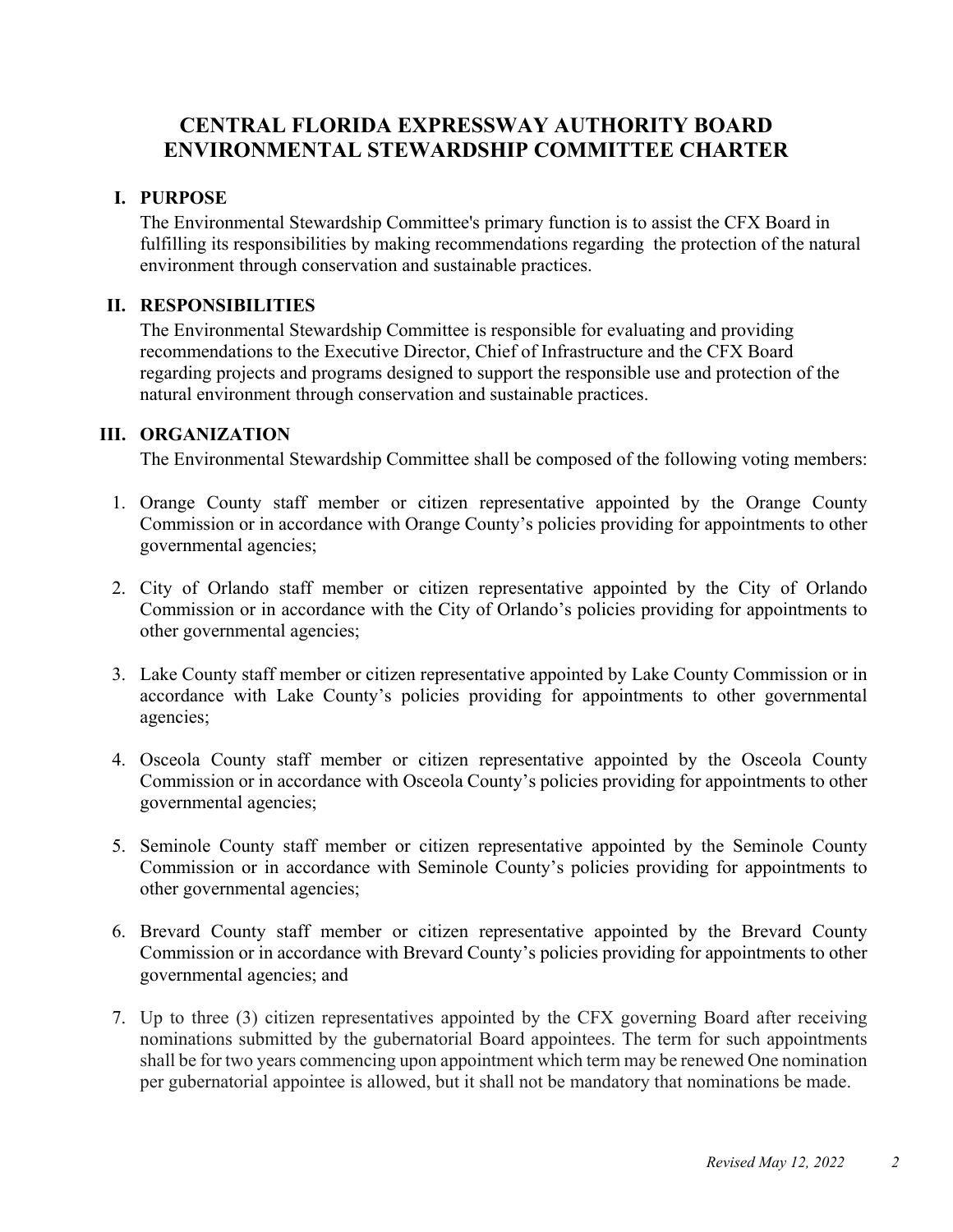Committee member appointments may not be delegated. The Committee members will serve at the pleasure of their respective jurisdictions. County and City appointments may include contract personnel currently providing services to the appointing entity. Notwithstanding the two-year term, the citizen representatives shall serve at the pleasure of the CFX Board.

Committee members should have expertise in environmental protection, conservation and restoration practices and/or sustainability programs.

### <span id="page-2-0"></span>**IV. CHAIRMAN SELECTION**

The Environmental Stewardship Committee will be chaired on an annual, rotating basis beginning April 1, 2020, in the following order:

- a.) Osceola County Representative
- b) Lake County Representative
- c.) One of the Citizen Representatives
- d.) Orange County Representative
- e.) Brevard County Representative
- f.) Seminole County Representative
- g.) City of Orlando Representative

The Environmental Stewardship Committee Chair shall serve as the Board Liaison and may be requested to attend CFX Board meetings.

In the event there is no available representative from the entity assigned to serve the role of Chairman, the next scheduled representative shall serve a one-year term with regular order of succession to resume thereafter.

### <span id="page-2-1"></span>**V. SUPPORT STAFF**

The Central Florida Expressway Authority Chief of Infrastructure or a designee determined by the Executive Director shall serve as an advisor to the Committee and may retain independent consultants to assist in the conduct of CFX responsibilities, subject to CFX's procurement policy and budget.

### <span id="page-2-2"></span>**VI. MEETINGS**

The Environmental Stewardship Committee shall meet as required to adequately fulfill Committee responsibilities. Meetings may be called by the Executive Director or Chief of Infrastructure.

An agenda will be prepared by the Executive Director and the Chief of Infrastructure and will be provided in advance to members, along with appropriate briefing materials. Public notice shall be provided in accordance with state law.

Committee recommendations shall be submitted to the Board for approval. Final committee meeting minutes shall be submitted to the Board for information.